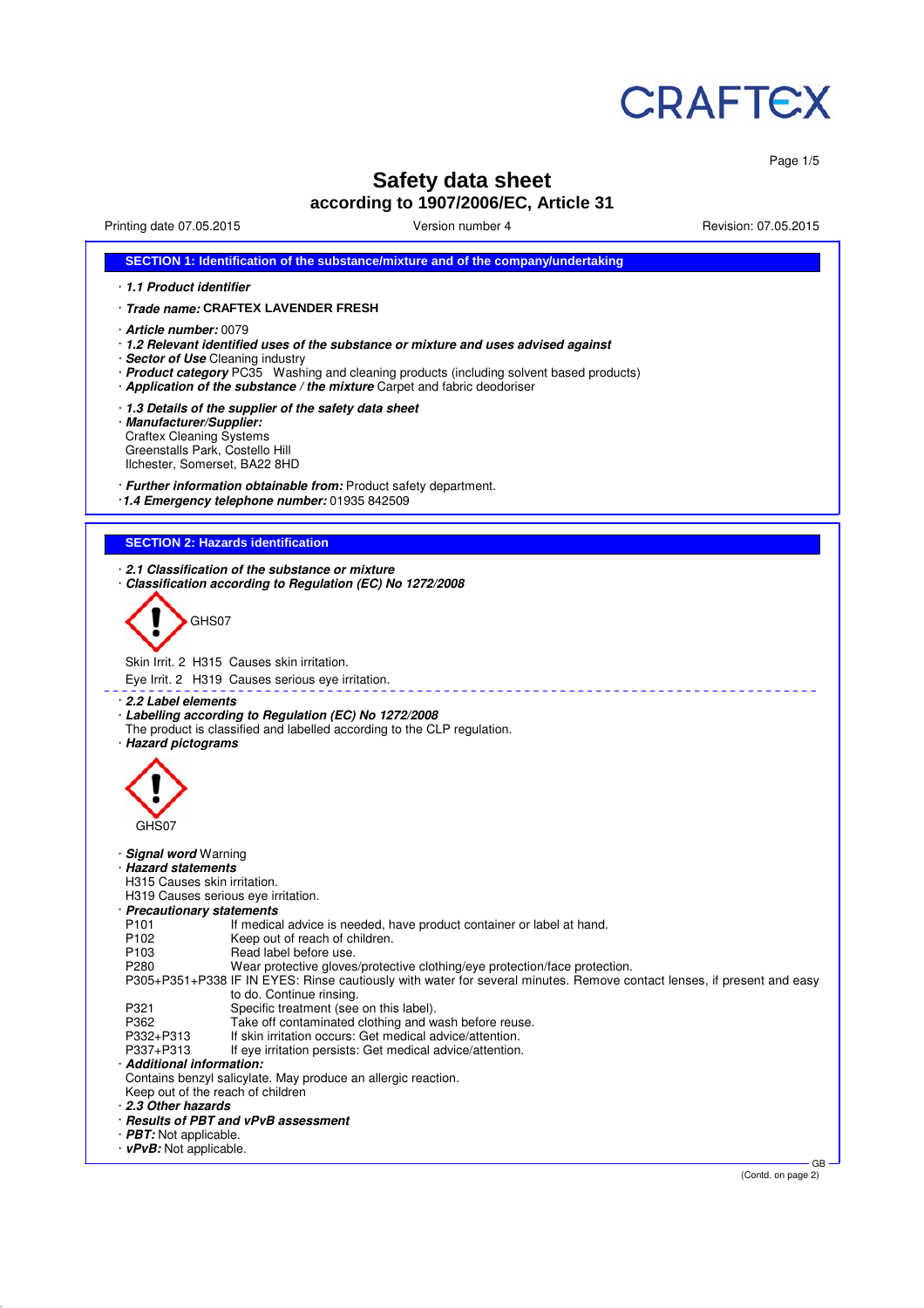# **Safety data sheet according to 1907/2006/EC, Article 31**

Printing date 07.05.2015 **Version number 4** According the Version: 07.05.2015 **Revision: 07.05.2015** 

(Contd. of page 1)

**Trade name: CRAFTEX LAVENDER FRESH**

### **SECTION 3: Composition/information on ingredients**

· **3.2 Chemical characterisation: Mixtures**

· **Description:** Mixture of substances listed below with nonhazardous additions.

#### · **Dangerous components:**

| · Dangerous components:                                              |                                                                                                   |           |  |  |
|----------------------------------------------------------------------|---------------------------------------------------------------------------------------------------|-----------|--|--|
|                                                                      | alcohol ethoxylate                                                                                | $< 2.5\%$ |  |  |
|                                                                      | Acute Tox. 3, H301; $\leftrightarrow$ Eye Dam. 1, H318                                            |           |  |  |
| CAS: 68424-85-1                                                      | alkyl(C12-16)dimethylbenzylammonium chloride                                                      | < 2.5%    |  |  |
|                                                                      | EINECS: 270-325-2 Skin Corr. 1B, H314; Aquatic Acute 1, H400; C Acute Tox. 4, H302; Acute Tox. 4, |           |  |  |
|                                                                      | H312                                                                                              |           |  |  |
| CAS: 118-58-1                                                        | benzyl salicylate                                                                                 | $< 2.5\%$ |  |  |
|                                                                      | EINECS: 204-262-9 4 Aquatic Chronic 2, H411; 1 Skin Sens. 1, H317                                 |           |  |  |
| · Regulation (EC) No 648/2004 on detergents / Labelling for contents |                                                                                                   |           |  |  |

non-ionic surfactants, preservation agents (alkyl(C12-16)dimethylbenzylammonium chloride), perfumes (BENZYL < 5% SALICYLATE, linalool, hydroxyisohexyl 3-cyclohexene carboxaldehyde, COUMARIN, citronellol)

### **SECTION 4: First aid measures**

· **4.1 Description of first aid measures**

- · **After inhalation:** Supply fresh air; consult doctor in case of complaints.
- · **After skin contact:** Generally the product does not irritate the skin.
- · **After eye contact:** Rinse opened eye for several minutes under running water.
- · **After swallowing:** If symptoms persist consult doctor.
- · **4.2 Most important symptoms and effects, both acute and delayed** No further relevant information available.
- · **4.3 Indication of any immediate medical attention and special treatment needed**

No further relevant information available.

#### **SECTION 5: Firefighting measures**

- · **5.1 Extinguishing media**
- · **Suitable extinguishing agents:** CO2, powder or water spray. Fight larger fires with water spray or alcohol resistant foam.
- · **5.2 Special hazards arising from the substance or mixture** No further relevant information available.
- · **5.3 Advice for firefighters**
- · **Protective equipment:** No special measures required.

### **SECTION 6: Accidental release measures**

- · **6.1 Personal precautions, protective equipment and emergency procedures** Not required.
- · **6.2 Environmental precautions:**
- Dilute with plenty of water.
- Do not allow to enter sewers/ surface or ground water.
- · **6.3 Methods and material for containment and cleaning up:**
- Absorb with liquid-binding material (sand, diatomite, acid binders, universal binders, sawdust).
- · **6.4 Reference to other sections**
- No dangerous substances are released.
- See Section 7 for information on safe handling.
- See Section 8 for information on personal protection equipment.
- See Section 13 for disposal information.

### **SECTION 7: Handling and storage**

- · **7.1 Precautions for safe handling** No special precautions are necessary if used correctly.
- · **Information about fire and explosion protection:** No special measures required.
- · **7.2 Conditions for safe storage, including any incompatibilities**
- · **Storage:**
- · **Requirements to be met by storerooms and receptacles:** No special requirements.
- · **Information about storage in one common storage facility:** Not required.
- · **Further information about storage conditions:** None.

(Contd. on page 3)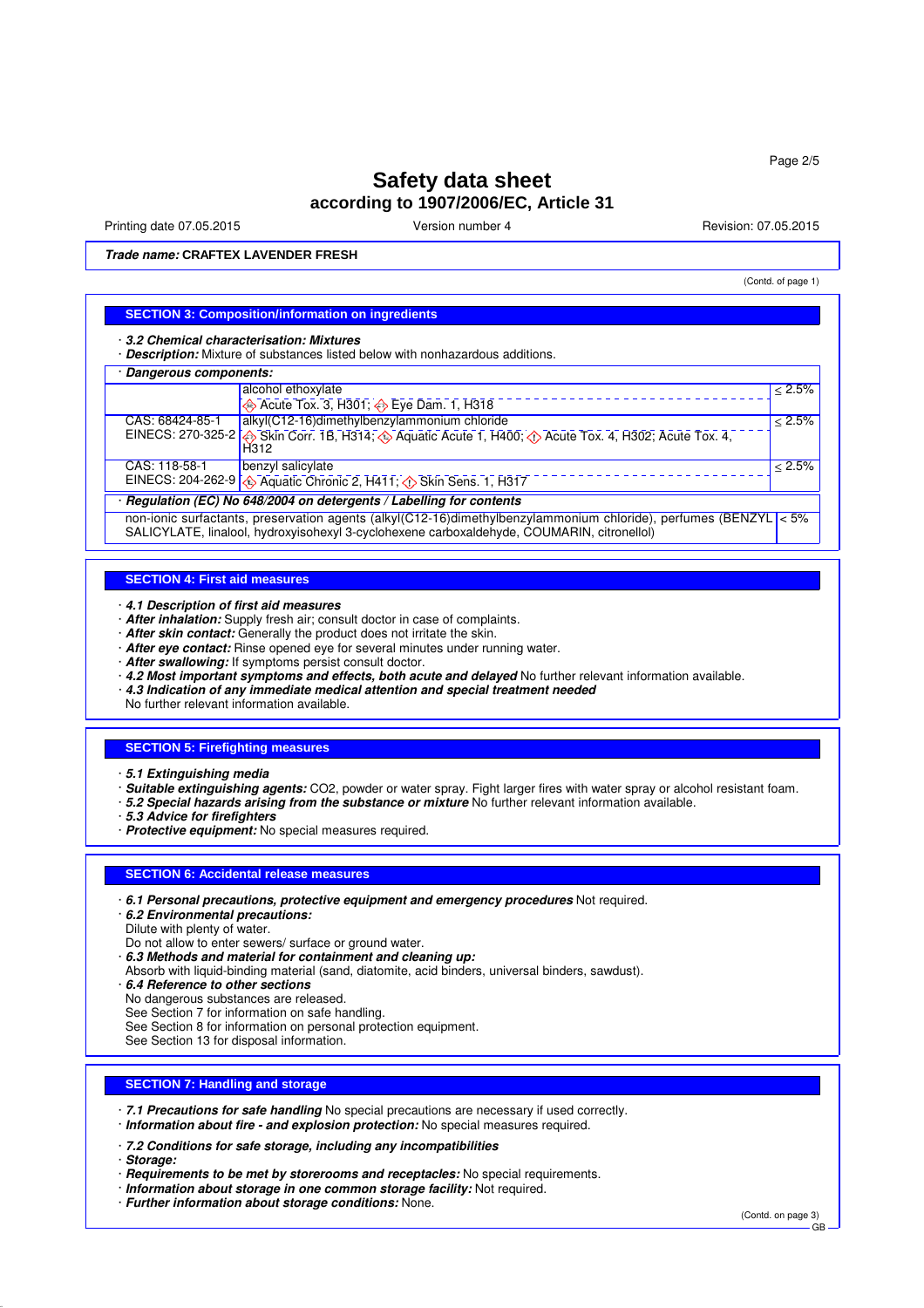Page 3/5

# **Safety data sheet according to 1907/2006/EC, Article 31**

Printing date 07.05.2015 **Version number 4** Account 2008 2015 **Revision: 07.05.2015** 

(Contd. of page 2)

### **Trade name: CRAFTEX LAVENDER FRESH**

· **7.3 Specific end use(s)** No further relevant information available.

### **SECTION 8: Exposure controls/personal protection**

· **Additional information about design of technical facilities:** No further data; see item 7.

### · **Ingredients with limit values that require monitoring at the workplace:**

The product does not contain any relevant quantities of materials with critical values that have to be monitored at the workplace.

· **Additional information:** The lists valid during the making were used as basis.

- · **8.2 Exposure controls**
- · **Personal protective equipment:**
- · **General protective and hygienic measures:** Wash hands before breaks and at the end of work.
- · **Respiratory protection:** Not required.
- · **Protection of hands:**

The glove material has to be impermeable and resistant to the product/ the substance/ the preparation. Due to missing tests no recommendation to the glove material can be given for the product/ the preparation/ the chemical mixture.

- Selection of the glove material on consideration of the penetration times, rates of diffusion and the degradation · **Material of gloves**
- 

The selection of the suitable gloves does not only depend on the material, but also on further marks of quality and varies from manufacturer to manufacturer. As the product is a preparation of several substances, the resistance of the glove material can not be calculated in advance and has therefore to be checked prior to the application.

· **Penetration time of glove material**

The exact break through time has to be found out by the manufacturer of the protective gloves and has to be observed. · **Eye protection:** Goggles recommended.

### **SECTION 9: Physical and chemical properties**

| 9.1 Information on basic physical and chemical properties<br><b>General Information</b>           |                                               |
|---------------------------------------------------------------------------------------------------|-----------------------------------------------|
| Appearance:<br>Form:                                                                              | Liquid                                        |
| Colour:                                                                                           | Violet                                        |
| Odour:                                                                                            | Lavender                                      |
| Odour threshold:                                                                                  | Not determined.                               |
| · pH-value at 20 ℃:                                                                               | 6.5                                           |
| Change in condition<br><b>Melting point/Melting range:</b><br><b>Boiling point/Boiling range:</b> | Undetermined.<br>100 °C                       |
| · Flash point:                                                                                    | Not applicable.                               |
| · Flammability (solid, gaseous):                                                                  | Not applicable.                               |
| · Ignition temperature:                                                                           |                                               |
| <b>Decomposition temperature:</b>                                                                 | Not determined.                               |
| Self-igniting:                                                                                    | Product is not selfigniting.                  |
| Danger of explosion:                                                                              | Product does not present an explosion hazard. |
| <b>Explosion limits:</b>                                                                          |                                               |
| Lower:                                                                                            | Not determined.                               |
| Upper:                                                                                            | Not determined.                               |
| · Vapour pressure:                                                                                | Not determined.                               |
| <b>Density:</b>                                                                                   | Not determined.                               |
| <b>Relative density</b>                                                                           | Not determined.                               |
| Vapour density                                                                                    | Not determined.                               |
| <b>Evaporation rate</b>                                                                           | Not determined.                               |
|                                                                                                   | (Contd. on page 4)                            |

GB

<sup>·</sup> **8.1 Control parameters**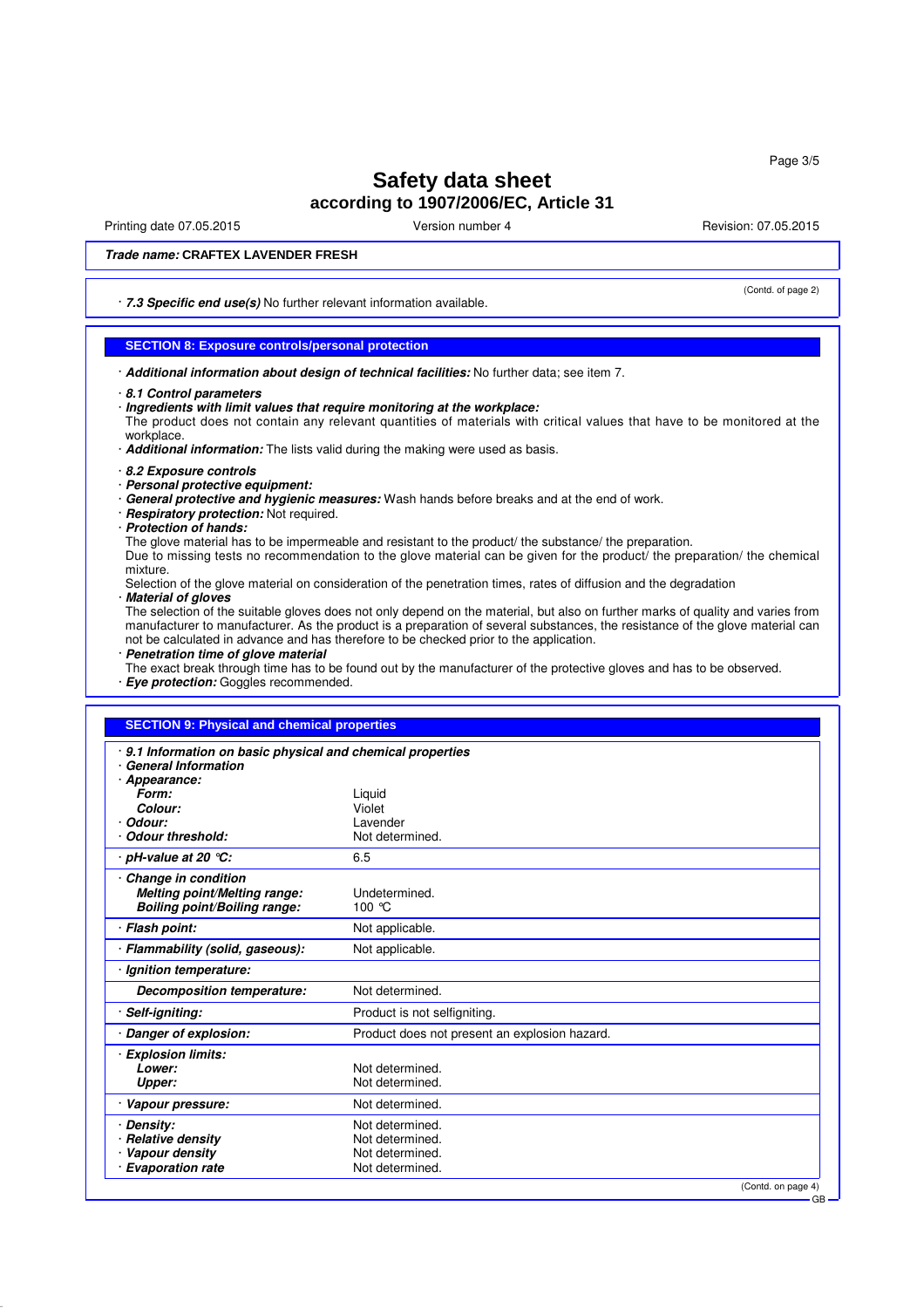# **Safety data sheet according to 1907/2006/EC, Article 31**

Printing date 07.05.2015 **Version number 4** Account 2008 2015 **Revision: 07.05.2015** 

(Contd. of page 3)

### **Trade name: CRAFTEX LAVENDER FRESH**

|                                                            |                                                        | (Cornul or page 3) |
|------------------------------------------------------------|--------------------------------------------------------|--------------------|
| · Solubility in / Miscibility with<br>water:               | Fully miscible.                                        |                    |
| · Partition coefficient (n-octanol/water): Not determined. |                                                        |                    |
| · Viscositv:<br>Dynamic:<br>Kinematic:                     | Not determined.<br>Not determined.                     |                    |
| · Solvent content:<br>Organic solvents:                    | $0.0 \%$                                               |                    |
| <b>Solids content:</b><br>9.2 Other information            | $0.1 \%$<br>No further relevant information available. |                    |

#### **SECTION 10: Stability and reactivity**

### · **10.1 Reactivity**

- · **10.2 Chemical stability**
- · **Thermal decomposition / conditions to be avoided:** No decomposition if used according to specifications.
- 10.3 Possibility of hazardous reactions No dangerous reactions known.
- · **10.4 Conditions to avoid** No further relevant information available.
- · **10.5 Incompatible materials:** No further relevant information available.
- · **10.6 Hazardous decomposition products:** No dangerous decomposition products known.

### **SECTION 11: Toxicological information**

- · **11.1 Information on toxicological effects**
- · **Acute toxicity:**
- · **Primary irritant effect:**
- · **on the skin:** No irritant effect.
- · **on the eye:** No irritating effect.
- · **Sensitisation:** No sensitising effects known.

### **SECTION 12: Ecological information**

- · **12.1 Toxicity**
- · **Aquatic toxicity:** No further relevant information available.
- · **12.2 Persistence and degradability** No further relevant information available.
- · **12.3 Bioaccumulative potential** No further relevant information available.
- · **12.4 Mobility in soil** No further relevant information available.
- · **Additional ecological information:**
- · **General notes:**
- Water hazard class 1 (German Regulation) (Self-assessment): slightly hazardous for water
- Do not allow undiluted product or large quantities of it to reach ground water, water course or sewage system.
- · **12.5 Results of PBT and vPvB assessment**
- · **PBT:** Not applicable.
- · **vPvB:** Not applicable.
- · **12.6 Other adverse effects** No further relevant information available.

### **SECTION 13: Disposal considerations**

- · **13.1 Waste treatment methods**
- · **Recommendation** Must not be disposed together with household waste. Do not allow product to reach sewage system.
- · **Uncleaned packaging:**
- · **Recommendation:** Disposal must be made according to official regulations.
- · **Recommended cleansing agents:** Water, if necessary together with cleansing agents.

(Contd. on page 5)

GB